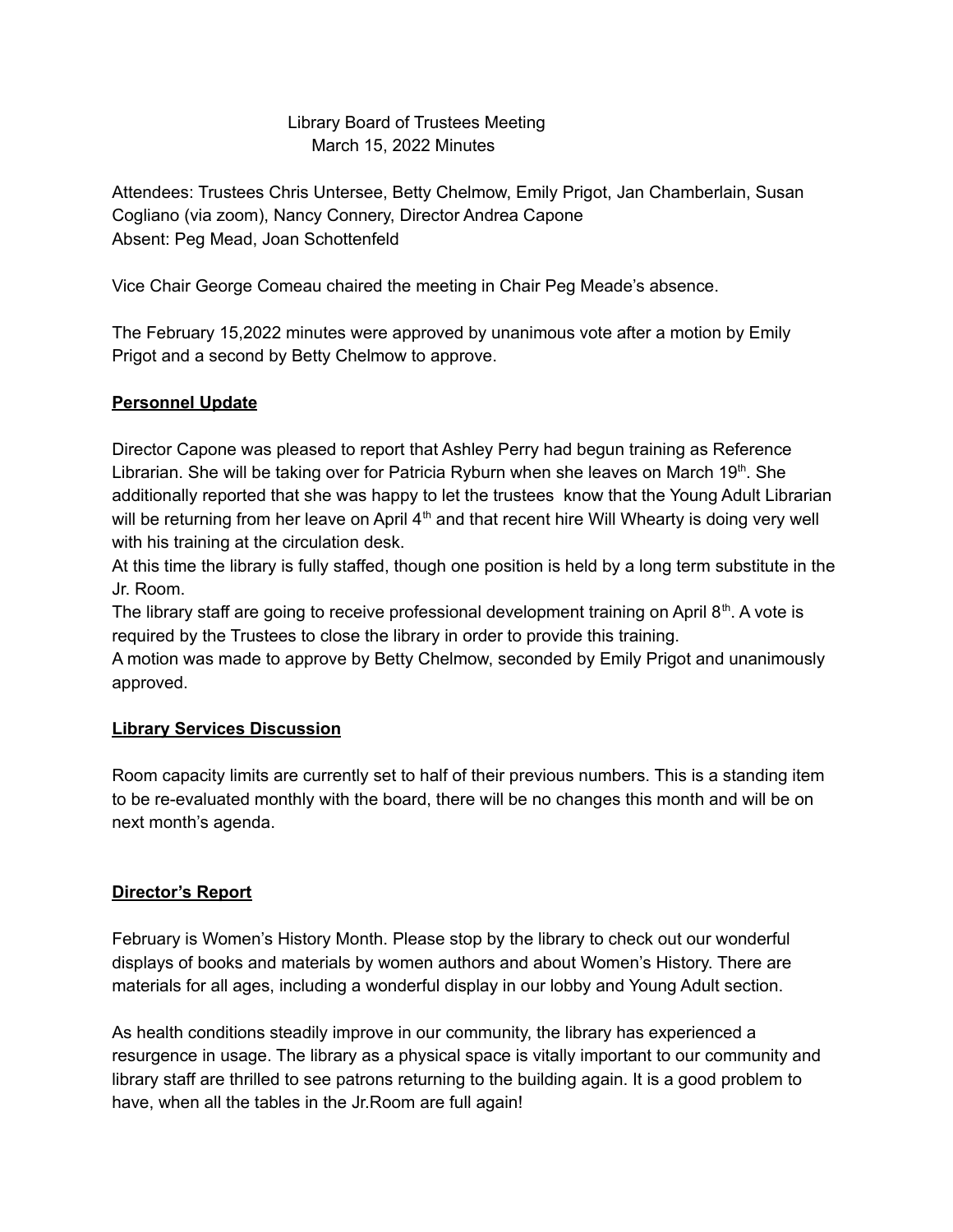Library borrowing trends are increasing as foot traffic picks up. In February 14,692 physical materials were checked out. E-Books and E-Audio books are also exceedingly popular and 6,261 have been checked out over the past month. We welcomed 101 new library card holders in February, more than twice the number we saw the previous month.

Our children's library staff have been hard at work planning exciting events and activities for children and their caregivers. This April vacation week we will be hosting an in person craft Tuesday through Saturday at 2:30PM. No registration is required. Check out our story times which are running in person three times each week. Some of the toys and puzzles in the children's library have returned and are a big hit with our youngsters. The Homework Center continues to serve tweens and teens with meetings three times each week.

### **Budget Report**

The budget is on track for spending. The library has met with the Finance Committee, Capital Planning Committee, and Select Board to present our budget.

### **Friends of the Library Update**

The Friends of the Library held several events during the month of February. We are grateful for their hard work on fundraising for the library. The leadership of the Friends will be invited to participate in a focus group with our Strategic Planning Consultant in April. Kevin Boyce and Richa Dixit offered to take the lead this year with Mike Sundin helping to transition them.Entrants will be accepted from April through Mid May and Awards Ceremony will be held during the week of June 13th. Mike is working with Ashley about organizing an every day book sale that interested teens will help support.

### **Strategic Planning Committee**

The planning process is underway. The Trustees, Friends, and other key stakeholder groups will be asked to participate in the process and surveys and focus groups will be launched in April.

### **Interior Renovation Committee**

The Subcommittee has met and the designers are working on the plans for further review.

### **Canton Reads**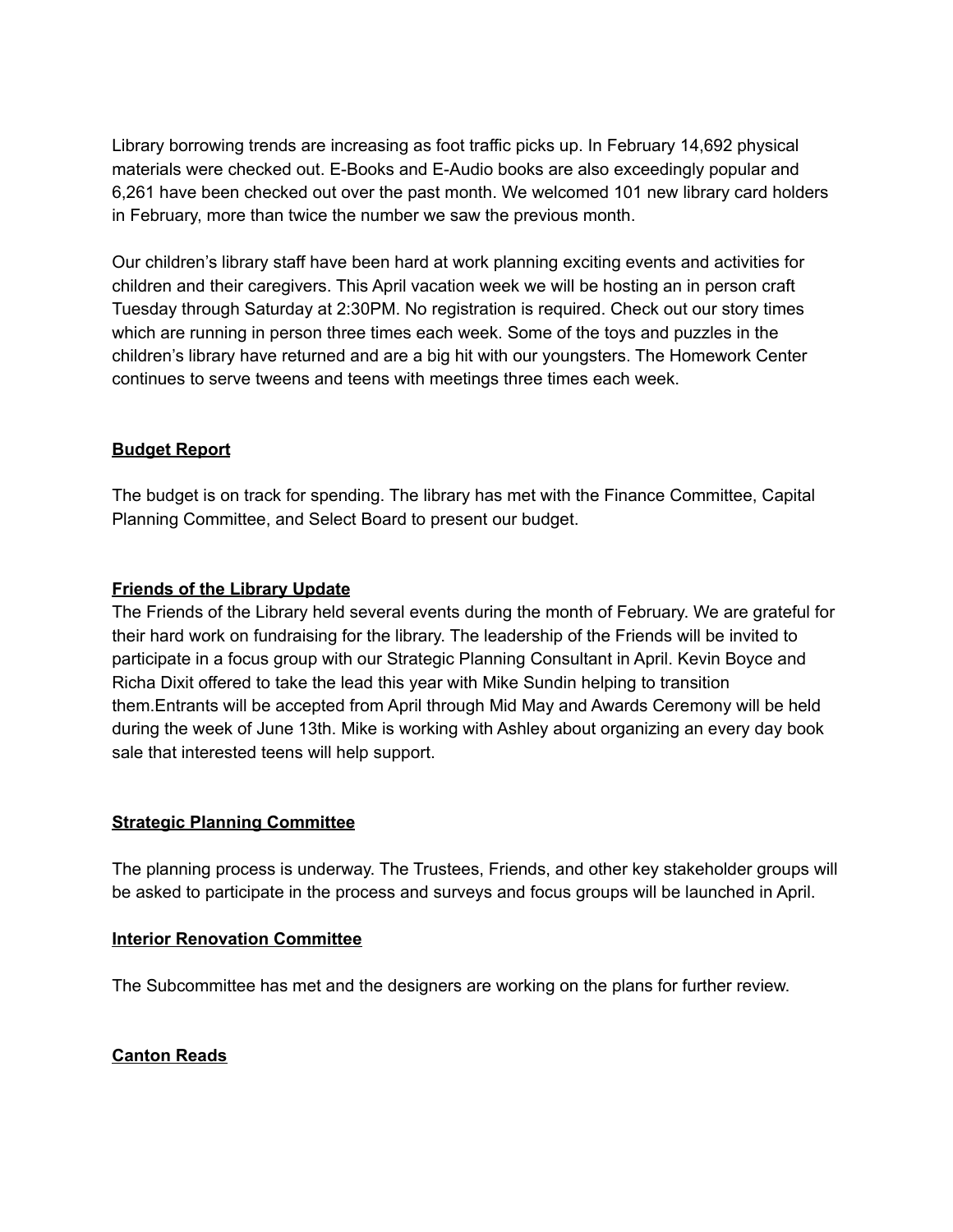Throughout the month of April we look forward to our community wide reading program, where Canton will connect through conversations and activities centered around a common book.

"How To Be A Good Creature", by Sy Montgomery is a collection of short essays about the animals that have enriched the author's life, and that have taught her valuable lessons on how to be a "good creature" herself. She writes: "All you have to do is recognize them as teachers and be ready to hear their truths".

Check out your copy from the library today!

# **Upcoming Programs and Events:**

Attached is a list of programs for our April Canton Reads program. Please make sure you mark your calendar for April 27<sup>tt</sup> at 7:00 p.m. via Zoom for our Author event with Sy Montgomery. We are grateful for the support of our Friends of the Canton Public Library and their support for these events!

The meeting adjourned at 7:59 PM.

Respectfully submitted, Nancy Connery, Secretary